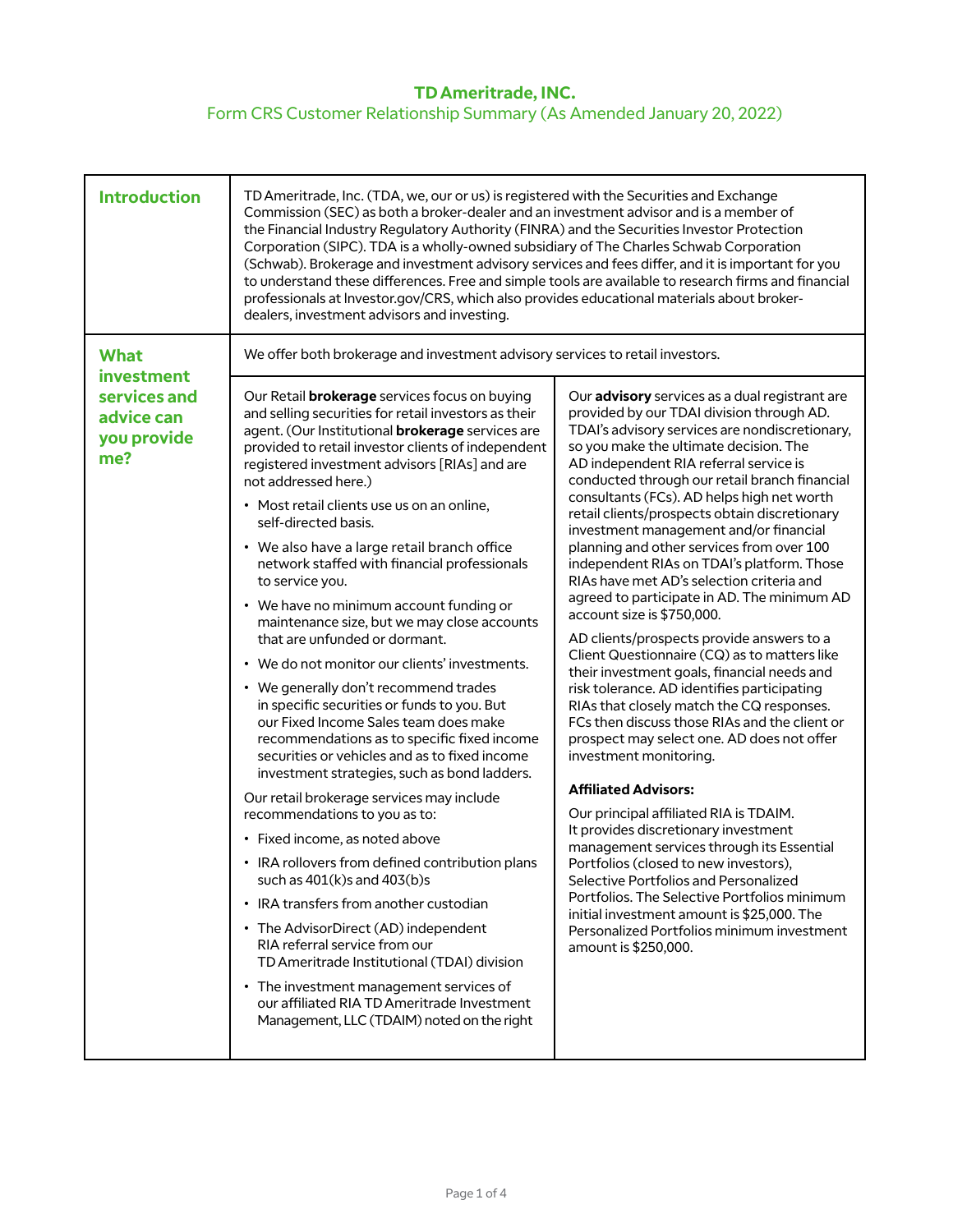| <b>What</b><br>investment       | For additional information, please see our Regulation Best Interest Disclosures and other<br>applicable documents at the links below as the SEC limits the length of this form to four pages:                                                                                                                                                                                                                                                                                                                                                                                                                                                                                                                                                                                                                                                                                                                                                                                                                                                                                                                                                                                                                                                                                                                                                                                                                                                                                                                                                                                                                                                                                                          |                                                                                                                                                                                                                                                                                                                                                                                                                                                                                                                                                                                                                                                                                                                                                                                                                                                                                                                                                                                                                                                                                                                                                                                                                                                                                                                                                                                                                                                                                                                                                                                                                      |  |
|---------------------------------|--------------------------------------------------------------------------------------------------------------------------------------------------------------------------------------------------------------------------------------------------------------------------------------------------------------------------------------------------------------------------------------------------------------------------------------------------------------------------------------------------------------------------------------------------------------------------------------------------------------------------------------------------------------------------------------------------------------------------------------------------------------------------------------------------------------------------------------------------------------------------------------------------------------------------------------------------------------------------------------------------------------------------------------------------------------------------------------------------------------------------------------------------------------------------------------------------------------------------------------------------------------------------------------------------------------------------------------------------------------------------------------------------------------------------------------------------------------------------------------------------------------------------------------------------------------------------------------------------------------------------------------------------------------------------------------------------------|----------------------------------------------------------------------------------------------------------------------------------------------------------------------------------------------------------------------------------------------------------------------------------------------------------------------------------------------------------------------------------------------------------------------------------------------------------------------------------------------------------------------------------------------------------------------------------------------------------------------------------------------------------------------------------------------------------------------------------------------------------------------------------------------------------------------------------------------------------------------------------------------------------------------------------------------------------------------------------------------------------------------------------------------------------------------------------------------------------------------------------------------------------------------------------------------------------------------------------------------------------------------------------------------------------------------------------------------------------------------------------------------------------------------------------------------------------------------------------------------------------------------------------------------------------------------------------------------------------------------|--|
| services and                    | Regulation Best Interest Disclosures:                                                                                                                                                                                                                                                                                                                                                                                                                                                                                                                                                                                                                                                                                                                                                                                                                                                                                                                                                                                                                                                                                                                                                                                                                                                                                                                                                                                                                                                                                                                                                                                                                                                                  | . Why TD Ameritrade tdameritrade.com/whytda                                                                                                                                                                                                                                                                                                                                                                                                                                                                                                                                                                                                                                                                                                                                                                                                                                                                                                                                                                                                                                                                                                                                                                                                                                                                                                                                                                                                                                                                                                                                                                          |  |
| advice can you                  | • IRA Rollovers, Transfers and Account                                                                                                                                                                                                                                                                                                                                                                                                                                                                                                                                                                                                                                                                                                                                                                                                                                                                                                                                                                                                                                                                                                                                                                                                                                                                                                                                                                                                                                                                                                                                                                                                                                                                 | · Guidance tdameritrade.com/guidance                                                                                                                                                                                                                                                                                                                                                                                                                                                                                                                                                                                                                                                                                                                                                                                                                                                                                                                                                                                                                                                                                                                                                                                                                                                                                                                                                                                                                                                                                                                                                                                 |  |
| provide me?                     | Conversions tdameritrade.com/regbirollover                                                                                                                                                                                                                                                                                                                                                                                                                                                                                                                                                                                                                                                                                                                                                                                                                                                                                                                                                                                                                                                                                                                                                                                                                                                                                                                                                                                                                                                                                                                                                                                                                                                             | • TDAI Form ADV, Part 2 tdainstitutional.com/adv2                                                                                                                                                                                                                                                                                                                                                                                                                                                                                                                                                                                                                                                                                                                                                                                                                                                                                                                                                                                                                                                                                                                                                                                                                                                                                                                                                                                                                                                                                                                                                                    |  |
| (cont.)                         | · Fixed Income tdameritrade.com/regbifixedincome                                                                                                                                                                                                                                                                                                                                                                                                                                                                                                                                                                                                                                                                                                                                                                                                                                                                                                                                                                                                                                                                                                                                                                                                                                                                                                                                                                                                                                                                                                                                                                                                                                                       | · Solutions Continuum<br>tdameritrade.com/solutionscontinuum                                                                                                                                                                                                                                                                                                                                                                                                                                                                                                                                                                                                                                                                                                                                                                                                                                                                                                                                                                                                                                                                                                                                                                                                                                                                                                                                                                                                                                                                                                                                                         |  |
|                                 | Form CRS:                                                                                                                                                                                                                                                                                                                                                                                                                                                                                                                                                                                                                                                                                                                                                                                                                                                                                                                                                                                                                                                                                                                                                                                                                                                                                                                                                                                                                                                                                                                                                                                                                                                                                              |                                                                                                                                                                                                                                                                                                                                                                                                                                                                                                                                                                                                                                                                                                                                                                                                                                                                                                                                                                                                                                                                                                                                                                                                                                                                                                                                                                                                                                                                                                                                                                                                                      |  |
|                                 | • TDAIM tdameritrade.com/crstdaim                                                                                                                                                                                                                                                                                                                                                                                                                                                                                                                                                                                                                                                                                                                                                                                                                                                                                                                                                                                                                                                                                                                                                                                                                                                                                                                                                                                                                                                                                                                                                                                                                                                                      |                                                                                                                                                                                                                                                                                                                                                                                                                                                                                                                                                                                                                                                                                                                                                                                                                                                                                                                                                                                                                                                                                                                                                                                                                                                                                                                                                                                                                                                                                                                                                                                                                      |  |
|                                 | <b>Conversation Starters.</b> Ask your financial professional-                                                                                                                                                                                                                                                                                                                                                                                                                                                                                                                                                                                                                                                                                                                                                                                                                                                                                                                                                                                                                                                                                                                                                                                                                                                                                                                                                                                                                                                                                                                                                                                                                                         |                                                                                                                                                                                                                                                                                                                                                                                                                                                                                                                                                                                                                                                                                                                                                                                                                                                                                                                                                                                                                                                                                                                                                                                                                                                                                                                                                                                                                                                                                                                                                                                                                      |  |
|                                 | brokerage service? Should I choose both types of service? Why or why not?                                                                                                                                                                                                                                                                                                                                                                                                                                                                                                                                                                                                                                                                                                                                                                                                                                                                                                                                                                                                                                                                                                                                                                                                                                                                                                                                                                                                                                                                                                                                                                                                                              | · Given my financial situation, should I choose an investment advisory service? Should I choose a                                                                                                                                                                                                                                                                                                                                                                                                                                                                                                                                                                                                                                                                                                                                                                                                                                                                                                                                                                                                                                                                                                                                                                                                                                                                                                                                                                                                                                                                                                                    |  |
|                                 | • How will you choose investments to recommend to me?                                                                                                                                                                                                                                                                                                                                                                                                                                                                                                                                                                                                                                                                                                                                                                                                                                                                                                                                                                                                                                                                                                                                                                                                                                                                                                                                                                                                                                                                                                                                                                                                                                                  |                                                                                                                                                                                                                                                                                                                                                                                                                                                                                                                                                                                                                                                                                                                                                                                                                                                                                                                                                                                                                                                                                                                                                                                                                                                                                                                                                                                                                                                                                                                                                                                                                      |  |
|                                 | • What is your relevant experience, including your licenses, education and other<br>qualifications? What do these qualifications mean?                                                                                                                                                                                                                                                                                                                                                                                                                                                                                                                                                                                                                                                                                                                                                                                                                                                                                                                                                                                                                                                                                                                                                                                                                                                                                                                                                                                                                                                                                                                                                                 |                                                                                                                                                                                                                                                                                                                                                                                                                                                                                                                                                                                                                                                                                                                                                                                                                                                                                                                                                                                                                                                                                                                                                                                                                                                                                                                                                                                                                                                                                                                                                                                                                      |  |
| <b>What fees</b><br>will I pay? | • Our retail brokerage customers pay no<br>commissions on online U.S. exchange listed<br>stock, ETF and options trades. They pay a<br>\$0.65 per contract fee for options trades.<br>• They pay a commission of \$6.95 for online<br>trades of over-the-counter stocks. They also<br>pay \$5 for IVR Phone System trades and \$25<br>for broker-assisted trades.<br>• All trades are through third parties. Retail<br>accounts pay certain small fees for account<br>services and for regulatory fees we pass on.<br>• Even with zero commissions, TDA makes<br>money on your trades, such as from order<br>routing revenue. The more you trade, the<br>more money we make.<br>Mutual fund trades for "no transaction fee" and<br>"load" funds have no charge. "No-load" funds<br>have up to \$49.95 or \$74.95 commission. You<br>also pay ETF and mutual fund management<br>fees and other standard charges. Mutual funds<br>and ETFs charge an asset-based ongoing<br>annual fee called the operating expense ratio,<br>or OER, which can vary over time. For example,<br>if you have \$10,000 in a passively managed ETF<br>with a 0.10% fee, you will pay about \$10 a year<br>in fees to the ETF.<br>Our Fixed Income Trading desk trades are<br>principal ones (we buy a security from a third<br>party and sell it to you or we buy a security from<br>you and sell it to a third party). For secondary<br>trades done through a Fixed Income Specialist<br>("FIS"), the price difference is the spread (usually<br>less than 1% of the principal amount). If we sell<br>new issues to you the spread can be more than<br>1%. There are also mark-ups and mark-downs<br>included in the price. | The mark-up/down is the difference between<br>the cost of the product to the firm, vs the price<br>we show to the client. It is often expressed as<br>a percentage over the cost. A mark-up/down is<br>added(or subtracted) to the total cost incurred by<br>the customer in order to cover the costs of doing<br>business and to create a profit for the firm. You can<br>do secondary fixed income trades on a self-directed<br>basis online at less cost.<br>Our retail investor AD clients pay no fee to TDAI<br>for its AD advisor referral service. Rather, the<br>referred RIA will pay a referral fee to TDAI on<br>a sliding scale basis, starting at 25 basis points<br>for client assets up to \$2 million. The referred<br>RIA will charge the retail investor client its<br>applicable investment management fee and will<br>not pass our referral fee on to their client. Please<br>see TDAI's Form ADV, Part 2 linked above for<br>additional AD information.<br>Our AD retail clients pay our trade costs for<br>trades done by their referred RIA, but they don't<br>pay commissions on online U.S. exchange-listed<br>stock, ETF and options transactions. For other<br>AD client transactions done through TDAI, the<br>standard charges are as shown in the left column<br>except the "no-load" funds commission is \$31.<br>Please see the linked pricing schedules below for<br>details as to TDA and TDAI pricing.<br>The fees charged to retail customers by our<br>affiliated advisor TDAIM are shown in the TDAIM<br>Form CRS.<br>There are no TDA commission charges for<br>TDAIM trades. |  |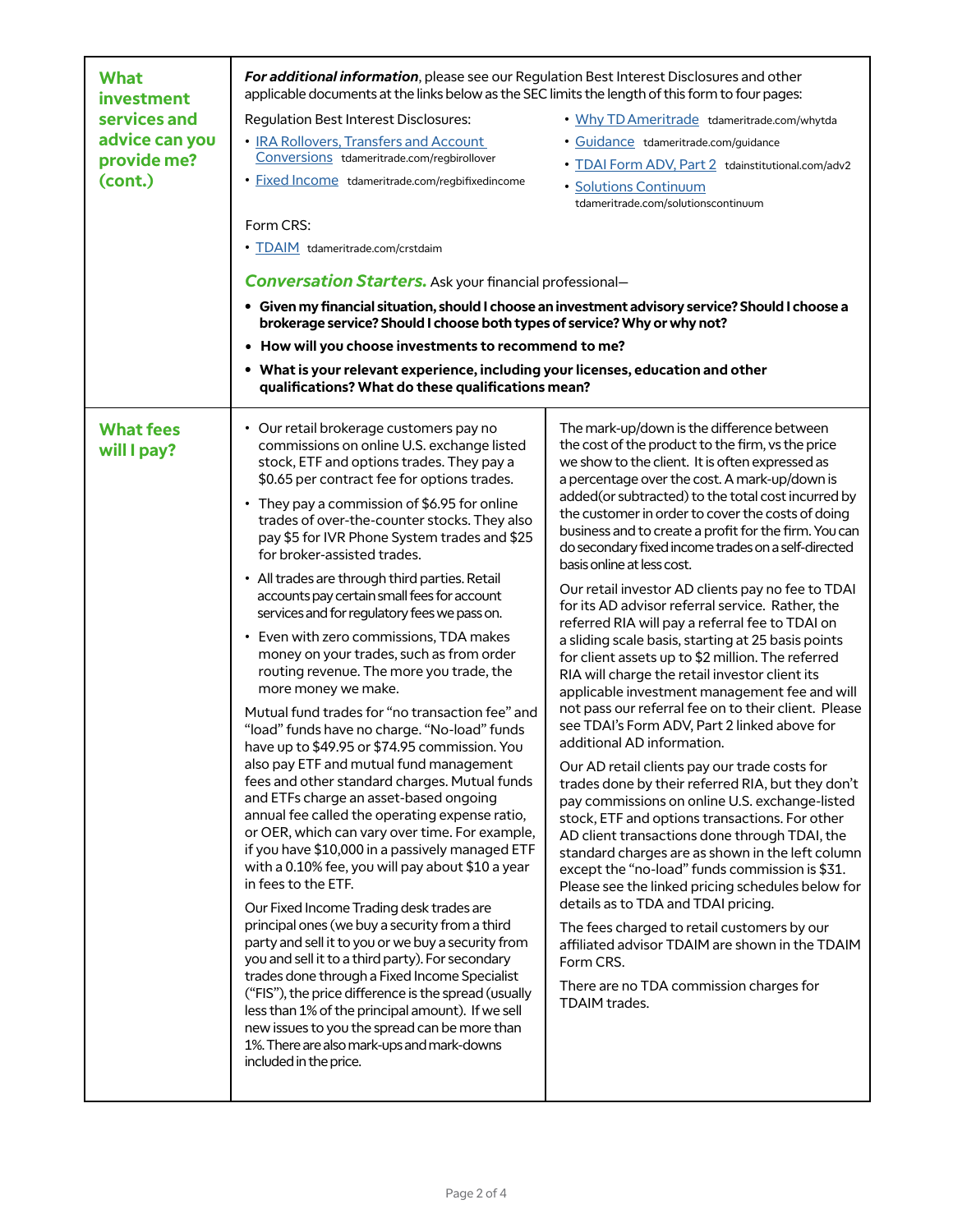| <b>What fees</b><br>will I pay?<br>(cont.)                                                                                                                                                                                                                            | You will pay fees and costs whether you make or lose money on your investments. Fees and<br>costs will reduce any amount of money you make on your investments over time. Please make<br>sure you understand what fees and costs you are paying. Actual transaction costs will be<br>shown on the trade confirmations sent to you.                                                                                                                                                                                                                                     |  |
|-----------------------------------------------------------------------------------------------------------------------------------------------------------------------------------------------------------------------------------------------------------------------|------------------------------------------------------------------------------------------------------------------------------------------------------------------------------------------------------------------------------------------------------------------------------------------------------------------------------------------------------------------------------------------------------------------------------------------------------------------------------------------------------------------------------------------------------------------------|--|
|                                                                                                                                                                                                                                                                       | For additional information, please see our above linked Regulation Best Interest Disclosures and<br>other applicable documents available at the following links:                                                                                                                                                                                                                                                                                                                                                                                                       |  |
|                                                                                                                                                                                                                                                                       | Form CRS:<br>. TDA Pricing tdameritrade.com/pricing                                                                                                                                                                                                                                                                                                                                                                                                                                                                                                                    |  |
|                                                                                                                                                                                                                                                                       | . Margin & Interest Rates_tdameritrade.com/rates<br>• TDAIM tdameritrade.com/crstdaim                                                                                                                                                                                                                                                                                                                                                                                                                                                                                  |  |
|                                                                                                                                                                                                                                                                       | • Brokerage Fees tdameritrade.com/fees                                                                                                                                                                                                                                                                                                                                                                                                                                                                                                                                 |  |
|                                                                                                                                                                                                                                                                       | . TDAI Pricing tdainstitutional.com/tdaipricing                                                                                                                                                                                                                                                                                                                                                                                                                                                                                                                        |  |
|                                                                                                                                                                                                                                                                       | · SDPS Pricing tdameritrade.com/sdpspricing                                                                                                                                                                                                                                                                                                                                                                                                                                                                                                                            |  |
|                                                                                                                                                                                                                                                                       | <b>Conversation Starter.</b> Ask your financial professional-                                                                                                                                                                                                                                                                                                                                                                                                                                                                                                          |  |
|                                                                                                                                                                                                                                                                       | . Help me understand how these fees and costs might affect my investments. If I give you                                                                                                                                                                                                                                                                                                                                                                                                                                                                               |  |
|                                                                                                                                                                                                                                                                       | \$10,000 to invest, how much will go to fees and costs, and how much will be invested for me?                                                                                                                                                                                                                                                                                                                                                                                                                                                                          |  |
| What are your<br>legal<br>obligations to<br>me when<br>providing<br>recommen-<br>dations as my<br>broker-dealer<br>or when acting<br>as my<br>investment<br>advisor? How<br>else does your<br>firm make<br>money and<br>what conflicts<br>of interest do<br>you have? | When we provide you with a recommendation as your broker-dealer or act as your investment<br>advisor, we have to act in your best interest and not put our interest ahead of yours. At the<br>same time, the way we make money creates some conflicts with your interests. You should<br>understand and ask us about these conflicts because they can affect the recommendations we<br>provide you. Here are some examples to help you understand what this means:                                                                                                     |  |
|                                                                                                                                                                                                                                                                       | • We generally sweep cash in our retail customer accounts into an insured bank deposit account<br>held at one or more Program Banks as an account feature. The Program Banks pay us a marketing<br>fee based on a percentage of the amount of our customer deposits with them that ranged from<br>0.7% to 1.0% annually in 2021. So we have a financial incentive to send customer cash to the<br>Program Banks, and you receive a lower yield than if they didn't pay us a marketing fee. Please<br>note that certain Schwab banks are Program Banks.                 |  |
|                                                                                                                                                                                                                                                                       | • We generally receive order routing revenue from the third party market centers to which we<br>route our customer orders. Order routing revenue is a component of our transaction-based<br>revenues. In 2021 we received an average of \$0.00007 per share for equities and \$0.56 per option<br>contract (each prior to an offset from charges paid for removal of market liquidity). So we have a<br>financial incentive to direct our customer orders to the market centers that provide payments or<br>rebates to us, subject to our best execution requirements. |  |
|                                                                                                                                                                                                                                                                       | • We make money if you borrow against the securities in your account by way of a margin loan.<br>That is because we make a spread between the rate we pay for the money we lend you and the<br>rate you pay to us for the loan.                                                                                                                                                                                                                                                                                                                                        |  |
|                                                                                                                                                                                                                                                                       | • We make money from product servicing fees. For example, mutual funds generally pay us<br>0.10% to 0.40% annually for various services we provide them. The services include shareholder<br>servicing, recordkeeping, sub-accounting, sub-transfer agency and/or marketing and distribution.                                                                                                                                                                                                                                                                          |  |
|                                                                                                                                                                                                                                                                       | For additional information about our conflicts and capacity when we provide investment<br>recommendations for retirement accounts, please go to www.tdameritrade.com/bestinterest<br>and read our Regulation Best Interest Disclosures and other disclosures at the above links.                                                                                                                                                                                                                                                                                       |  |
|                                                                                                                                                                                                                                                                       | <b>Conversation Starter.</b> Ask your financial professional-                                                                                                                                                                                                                                                                                                                                                                                                                                                                                                          |  |
|                                                                                                                                                                                                                                                                       | • How might your conflicts of interest affect me, and how will you address them?                                                                                                                                                                                                                                                                                                                                                                                                                                                                                       |  |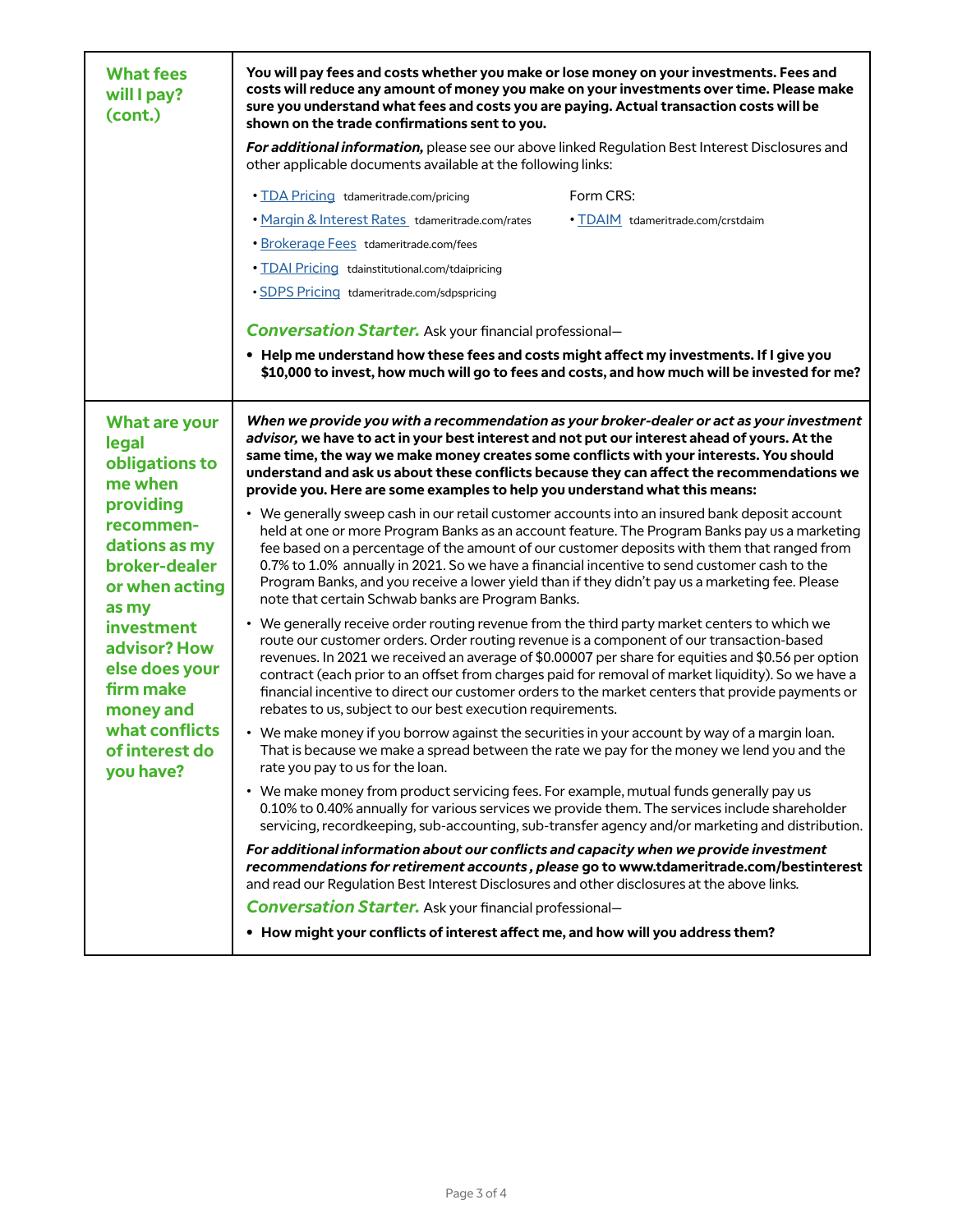| How do your<br>financial<br>professionals<br>make money?                     | Our Financial Consultants receive cash payments based on the amount of assets you have with us<br>and the time, complexity, and expertise required to help you with any of our services; specifically,<br>they receive compensation to navigate you to our investment advisory services. They do earn more<br>for recommending certain services over others, but what they earn is not directly based on the<br>revenue the firm earns. This compensation structure creates a conflict of interest.<br>In addition, in connection with the affiliation with Charles Schwab & Co., Inc. (CS & Co.) beginning<br>in 2022, FCs in 48 states will be dually registered with CS&Co. and able to refer clients to certain<br>CS&Co. products and services. For information on CS&Co. compensation and their policies and<br>procedures to mitigate conflicts, please read the Client Relationship Summaries like this one<br>available at www.schwab.com/transparency. FCs in Nevada and North Carolina will not be dually<br>registered but will be eligible to receive additional compensation for introducing clients to CS&Co.<br>for certain of its products or services. |  |
|------------------------------------------------------------------------------|--------------------------------------------------------------------------------------------------------------------------------------------------------------------------------------------------------------------------------------------------------------------------------------------------------------------------------------------------------------------------------------------------------------------------------------------------------------------------------------------------------------------------------------------------------------------------------------------------------------------------------------------------------------------------------------------------------------------------------------------------------------------------------------------------------------------------------------------------------------------------------------------------------------------------------------------------------------------------------------------------------------------------------------------------------------------------------------------------------------------------------------------------------------------------|--|
|                                                                              | TD Ameritrade Fixed Income Specialists receive a salary. In addition to a base salary, these<br>specialists are eligible to earn an annual bonus that is funded based on Schwab's performance and<br>determined based on subjective measures at manager discretion, which may include relationship<br>management, business development, quality assurance, teamwork, client reviews, and field<br>partnerships. This compensation creates conflicts of interest. In 2022, FIS associates will also be<br>dually registered with CS&Co. and able to offer fixed income from the CS&Co. platform.                                                                                                                                                                                                                                                                                                                                                                                                                                                                                                                                                                          |  |
|                                                                              | Certain other TDA financial professionals have separate compensation arrangements. Our financial<br>professionals generally are compensated based on a salary plus variable compensation keyed<br>to acquiring new client assets or keeping existing client assets with us. In some cases, they are<br>compensated more for certain types of products and services, which creates conflicts of interest.                                                                                                                                                                                                                                                                                                                                                                                                                                                                                                                                                                                                                                                                                                                                                                 |  |
|                                                                              | <b>For additional information,</b> please see our Compensation Disclosure available at the following<br>link: https://www.tdameritrade.com/incentive-compensation.page                                                                                                                                                                                                                                                                                                                                                                                                                                                                                                                                                                                                                                                                                                                                                                                                                                                                                                                                                                                                   |  |
| Do you or                                                                    | Yes. We and our financial professionals have this history.                                                                                                                                                                                                                                                                                                                                                                                                                                                                                                                                                                                                                                                                                                                                                                                                                                                                                                                                                                                                                                                                                                               |  |
| your financial<br>professionals<br>have legal or<br>disciplinary<br>history? | Visit Investor.gov/CRS for a free and simple search tool to research us and our<br>financial professionals.                                                                                                                                                                                                                                                                                                                                                                                                                                                                                                                                                                                                                                                                                                                                                                                                                                                                                                                                                                                                                                                              |  |
|                                                                              | <b>Conversation Starter.</b> Ask your financial professional-                                                                                                                                                                                                                                                                                                                                                                                                                                                                                                                                                                                                                                                                                                                                                                                                                                                                                                                                                                                                                                                                                                            |  |
|                                                                              | • As a financial professional, do you have any disciplinary history? For what type of conduct?                                                                                                                                                                                                                                                                                                                                                                                                                                                                                                                                                                                                                                                                                                                                                                                                                                                                                                                                                                                                                                                                           |  |
| <b>Additional</b><br><b>Information</b>                                      | For additional information about our services, see our Regulation Best Interest Disclosures<br>and other disclosure documents at the links on the preceding pages or visit tdameritrade.com/<br>bestinterest for more information and the most recent version of this form. If you would like<br>additional, up-to-date information or a copy of this disclosure, please call us at 800-669-3900.<br><b>Conversation Starter.</b> Ask your financial professional-                                                                                                                                                                                                                                                                                                                                                                                                                                                                                                                                                                                                                                                                                                       |  |
|                                                                              | • Who is my primary contact person? Is he or she a representative of an investment advisor                                                                                                                                                                                                                                                                                                                                                                                                                                                                                                                                                                                                                                                                                                                                                                                                                                                                                                                                                                                                                                                                               |  |
|                                                                              | or a broker-dealer?                                                                                                                                                                                                                                                                                                                                                                                                                                                                                                                                                                                                                                                                                                                                                                                                                                                                                                                                                                                                                                                                                                                                                      |  |
|                                                                              | • Who can I talk to if I have concerns about how this person is treating me?                                                                                                                                                                                                                                                                                                                                                                                                                                                                                                                                                                                                                                                                                                                                                                                                                                                                                                                                                                                                                                                                                             |  |